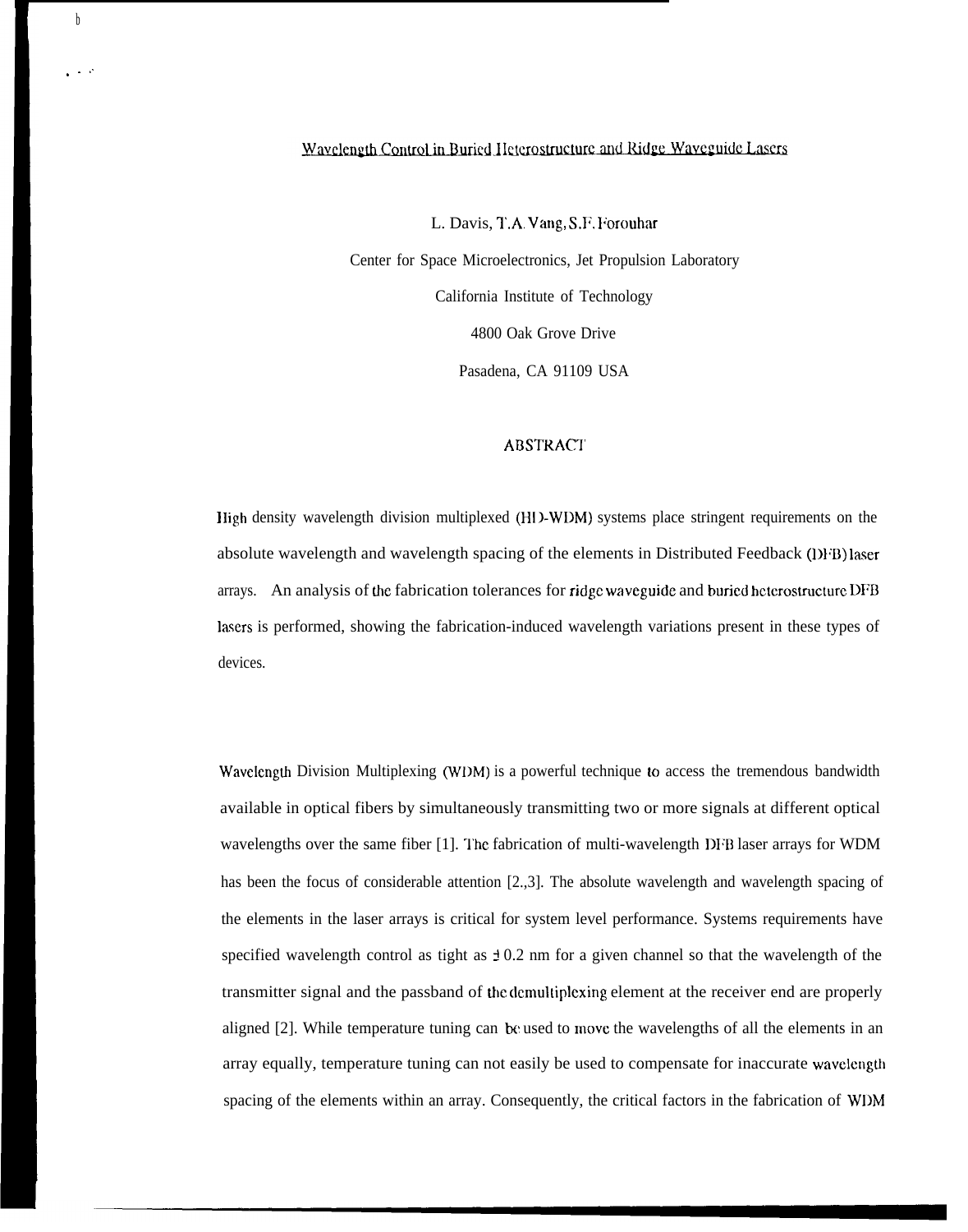DIB laser arrays are those which affect the device-to-device wavelength spacing. Since the final emission wavelength of a DFB laser is directly proportional to the modal imlcx from the Bragg condition ( $\lambda = 2 n_m A$ , where  $n_m$  is the modal index and A is the DFB grating pitch), any variation in the modal imlcx will have an effect on the emission wave] cngth. An empirical formulation for the variation in the emission wavelength of a DFB laser can be written as [4]

b

.,

 $\Delta \lambda = 2$  An<sub>m</sub> A  $\approx (\partial \lambda/\partial w)$  dw +  $(\partial \lambda/\partial t)$  dt +  $(\partial \lambda/\partial P)$  dP +  $(\partial \lambda/\partial g)$  dg +  $(\partial \lambda/\partial B)$  dB +  $\Delta \lambda_a$ , Eqn. (1)

where w is the ridge width;  $t$  is the layer thickness;  $P$  *is the* PL wavelength (material composition) of the layers; g is the modal gain at the emission wavelength; B is the DFB grating etch depth; and  $\Delta\lambda_{\phi}$  relates to the mode spacing in an intrinsically dual mode DFB laser. These parameters will be the critical factors in determining the wavelength accuracy of elements in a DFB laser array.

Most of the published results on WDM laser arrays have focused on buried heterostructure (BH) IDFB lasers rather than ridge waveguide (RW) devices. I lowever, for absolute wavelength control the fabrication tolerances for BII lasers are more stringent than for RW lasers, duc to the generally narrower active region and large index difference around the active region. An analysis of the fabrication tolerances for RW and BH devices is performed, showing the advantage offered by the ridge design. The wavelength control limitations that are common to both B<sub>I</sub> 1 and RW devices arc discussed.

The lasers modeled in this paper are separate confinement heterostructure (SCI 1) t ypc designs,<br> $\frac{1}{1-\frac{1}{2}+\cdots+\frac{1}{2-\frac{1}{2}+\cdots+\frac{1}{2-\frac{1}{2}+\cdots+\frac{1}{2-\frac{1}{2}+\cdots+\frac{1}{2-\frac{1}{2}+\cdots+\frac{1}{2-\frac{1}{2}+\cdots+\frac{1}{2-\frac{1}{2}+\cdots+\frac{1}{2-\frac{1}{$ - --- <del>------</del>.----.----,--- ---- --- -consisting of the following layers:  $n+ \ln P$  substrate, 100 nm InGaAsP( $\lambda = 1.2 \mu m$ ) SCH layer, an active region of six 7.0 nm InGaAsP quantum wells separated by five 9.0 nm InGaAsP ( $\lambda = 1.2 \mu m$ ) -—-— —..\_ .\_ . . . \_+ A".- \_\_\_\_\_\_ .\_\_. - ..---— — -— --- —--- -=> barriers, 100 nm InGaAsP ( $\lambda = 1.2 \mu$ m) SCH layer, 0.23  $\mu$ m InP spacer layer, 80.0 nm InGaAsP ( $\lambda$  = 1.18 pm) etch stop layer, and 1.3  $\mu$ m p-InP. I'hc etch stop layer is required for the RW lasers to control the ridge depth and thus the An. The same layer structure was used in our  $BII$  simulation for consistency. To mimic real devices as closely as possible, the following assumptions were made in our ., .\_\_\_.. . . . . . . . \_.. — .. —--- .. ——— — ..- .. \_..\_+ calculation: (1) the grating is etched into the top SCH layer; (2) polyimide with a refractive index of 1.75 at 1.55  $\mu$ m was used to planarize the RW device, and InP was used to bury the BH device; (3) the semiconductor indices of refraction were calculated from [5]; and (4) the typical active region (ridge)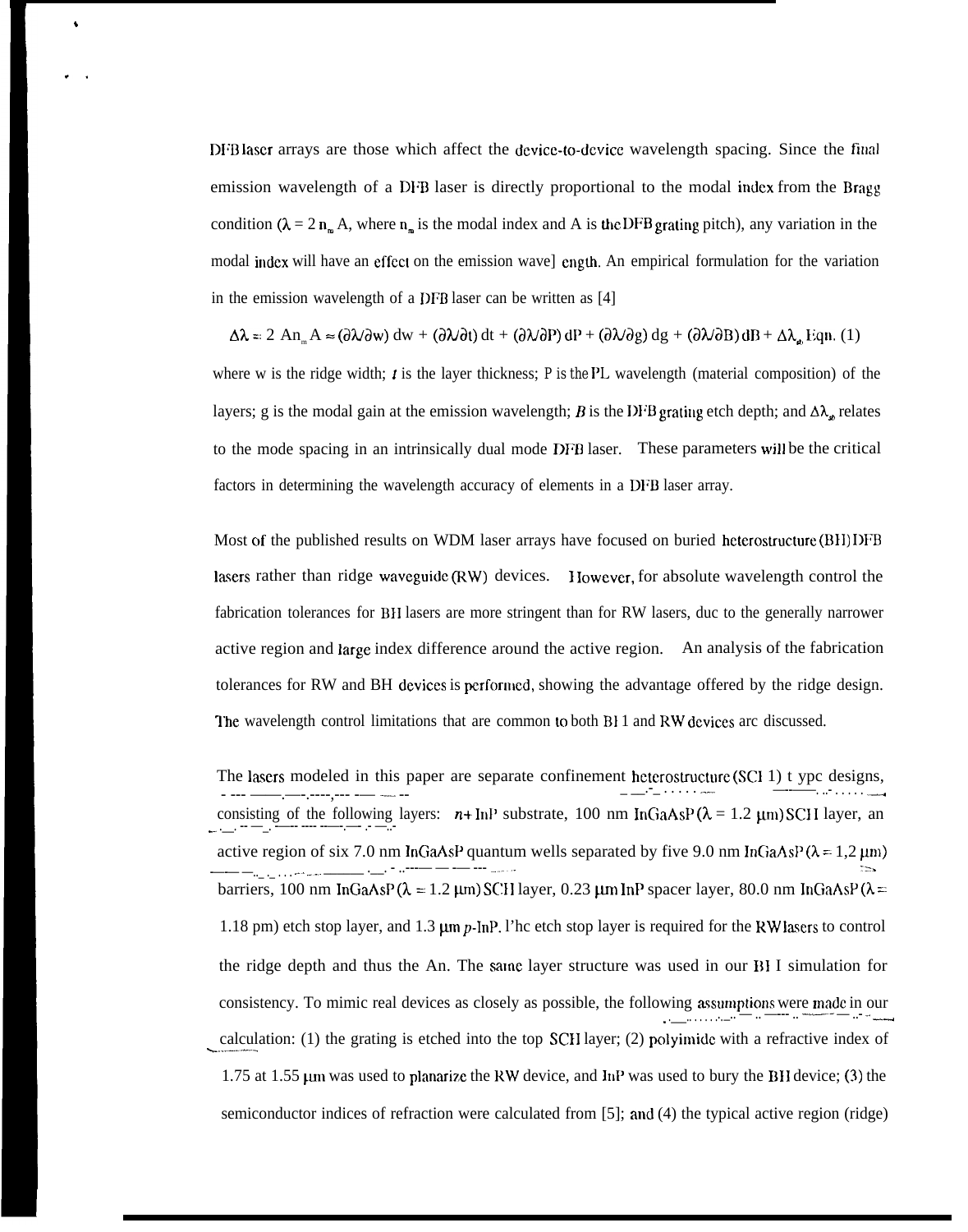widths of 1.0  $\mu$ m and 3.0  $\mu$ m are assumed for the BH and RW devices, respectively. The modeling was Although this calculation ignored the effects of conducted using the effective index method. propagation 10sscs as well as the doping and carrier-indrecent index changes, a reasonable agreement was<br> $\ldots$ ,  $\ldots$ ,  $\ldots$ ,  $\ldots$ ,  $\ldots$ ,  $\ldots$ ,  $\ldots$ ,  $\ldots$ ,  $\ldots$ ,  $\ldots$ ,  $\ldots$ ,  $\ldots$ ,  $\ldots$ ,  $\ldots$ ,  $\ldots$ ,  $\ldots$ ,  $\ldots$  $, -$ . A-achieved with experimental results. These simulation results enable an understanding of the critical wavelength issues for a given WDM specification, and show the trends and relative magnitudes of the modal index changes produced by various perturbations in the device design, fabrication and growth.

Results: The first term in equation  $(1)$ , the width variation, dominates the variation of the modal index [4]. Fig. 1 shows the modal index variation for both BH and RW lasers as a function of the active layer (ridge) width - it is the slope of these curves that gives the sensitivity of the laser emission wavelength to the width. For a variation of  $\pm 0.1$  µm in the width (produced by lithographic and etch limitations), the BH laser emission will be  $\pm$  1.3 nm, and the RW laser will be  $\pm$  0.1 run (Table I shows the relative size of all the discussed effects). This result reveals an important problem with employing BH lasers as WDM transmitters in an array, and demonstrates the advantage that RW lasers have for WDM array applications. The large  $\Delta n$  in BH lasers requires a narrower mesa to keep BH lasers single mode, which means that a given size variation in the BH width will have a larger percentage change in the BH width and thus have a larger effect on the modal index than the same variation will have in a RW laser, Furthermore, the larger An in BH lasers gives the BH laser a larger slope at all widths in Fig. 1.

The other growth and fabrication related effects represented in Eqn. (1) are similar for RW and BH devices, and contribute effects that arc much smaller. Growth non-uniformities across a wafer and from wafer-to-wafer - leading to thickness and composition variations - also cause a change in the modal index of a laser. The effect of layer thickness variation on the modal index was calculated versus the percentage change in the layer thicknesses, from  $-10\%$  to  $+109$ . (all the layer thicknesses in the structure were changed). The results for both BH and RW lasers were linear over this thickness variation. For a 3  $\mu$ m RW and a 1 $\mu$ m BH, the modal index changes by 7.7 x 10<sup>-4</sup> and 5.7 x 10<sup>-4</sup> for each 1% change in the layer thicknesses, respectively. The wavelength change at 1.55  $\mu$ m would be (using  $\Delta \lambda = 2$  An A, and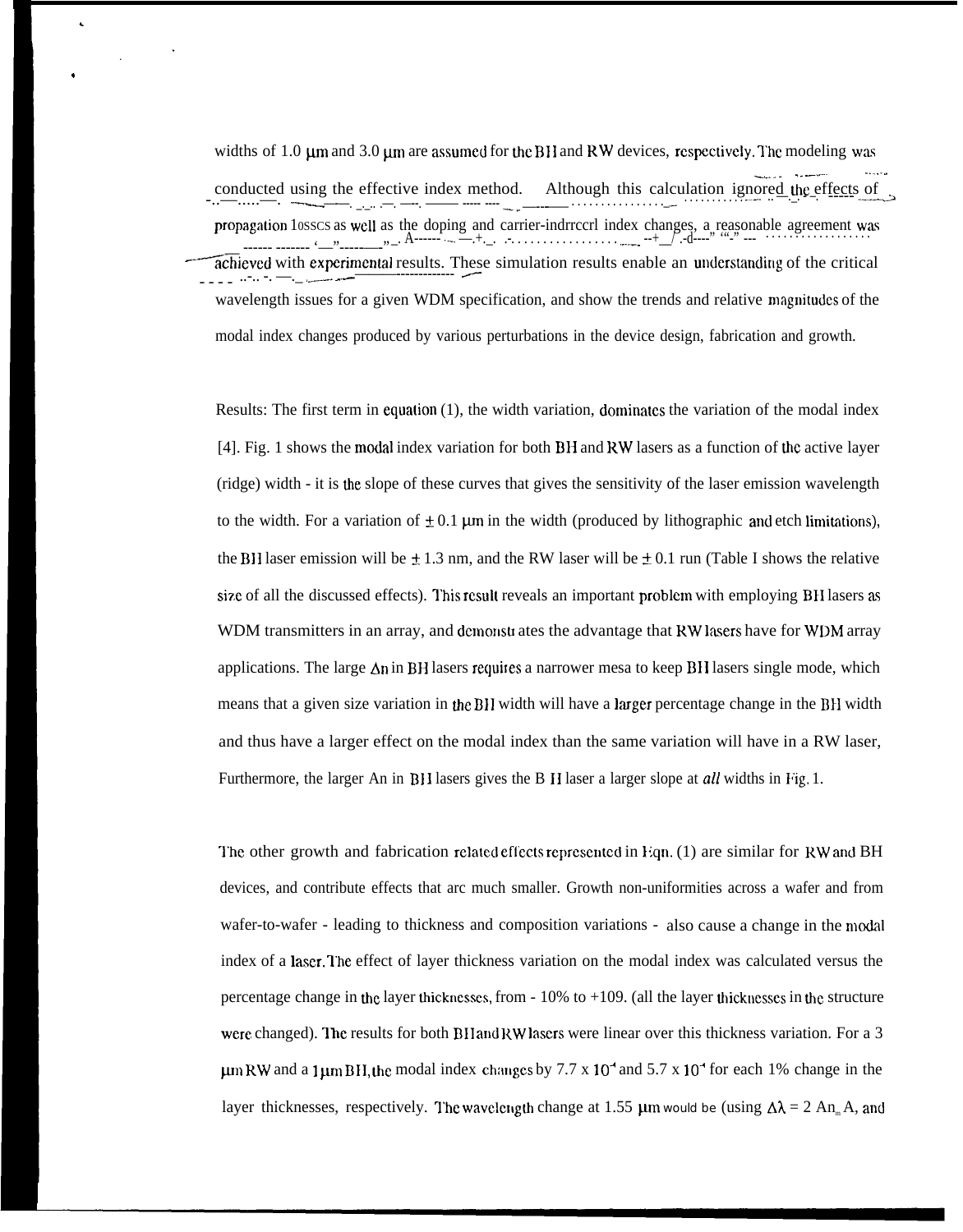$\Delta = 240.0$  nm) --0.37 run for a RW laser, and - 0.28 nm for a B I I laser. Compositional changes to the quate mary guiding layers will also produce changes in the modal index. The composition of the  $\lambda = 1.2$  $\mu$ m InGaAsP SCH layers were varied from  $\lambda = 1.19 \mu$ m to  $\lambda = 1.21 \mu$ m in our model, and the effect on the final modal index determined. Over this range, the modal index variation is linear with composition change. The modal index of a 3.0  $\mu$ m RW laser changes 1.7 x 10<sup>4</sup> per nanometer wavelength change in composition, and for a 1.0 pm BHI asser the change is  $1.3 \times 10^4$  per nanometer. Compositional changes to the active layers, which arc very thin, have only a small effect directly on the modal index. However, compositional variations in the active layers can lead to gain variations, which cause (through the Kramers-Kronig relations) modal index variations [6]. The variation in the modal index with threshold gain variations can be expressed as [7]

$$
\Delta\lambda = \lambda^2 \alpha \Delta g_{\rm th} / 4 \pi n_{\rm m}
$$
 Eqn. (2)

where  $g_{\mu}$  is the threshold gain, and a is the linewidth enhancement factor. As an estimate of the size of this effect, using  $\alpha = 2$  and  $\Delta g_{\alpha} = 20/cm$ ,  $\Delta \lambda$  -0.24 nm for both BH and RW lasers.

'I'he control of the DFB grating depth is typically of the order oft 10.0 nm. his variation in the etch depth leads to a variation in the modal index. The modal index of a 3.0  $\mu$ m RW laser changes 6.1 x 10<sup>5</sup> per nanometer change in etch depth, and for a 1.0  $\mu$ m BI I laser the change is 4.7 x 10"' per nanometer. Alternative designs with less sensitivity to the grating depth alleviate the dependence of the emission wavelength on the grating etch depth accuracy [8].

The other large term in Eqn. (1) is  $\Delta\lambda_{\rm st}$ . This term originates from the intrinsic dual mode nature of DFB [9], where the mode On either side of the stop band can last. The stop band width can be calculated from the approximate expression found in [10]

$$
\kappa L = \pi/2 \left( \Delta \lambda_{\mathbf{a}} / \Delta \lambda_{\mathbf{r}} \right), - \Delta \lambda_{\mathbf{r}} / \Delta \lambda_{\mathbf{a}} \right)
$$
 Eqn.

(3)

where  $\kappa L$  is the grating coupling coefficient and  $\Delta\lambda_{\gamma,\rho}$  is the Fabry-Perot mode spacing. For a device with a  $\kappa L$  of 1-2 and a cavity length of 300 pm, the  $\Delta\lambda_{\bf{m}}$  is 1-2 nm. Since the emission wavelength of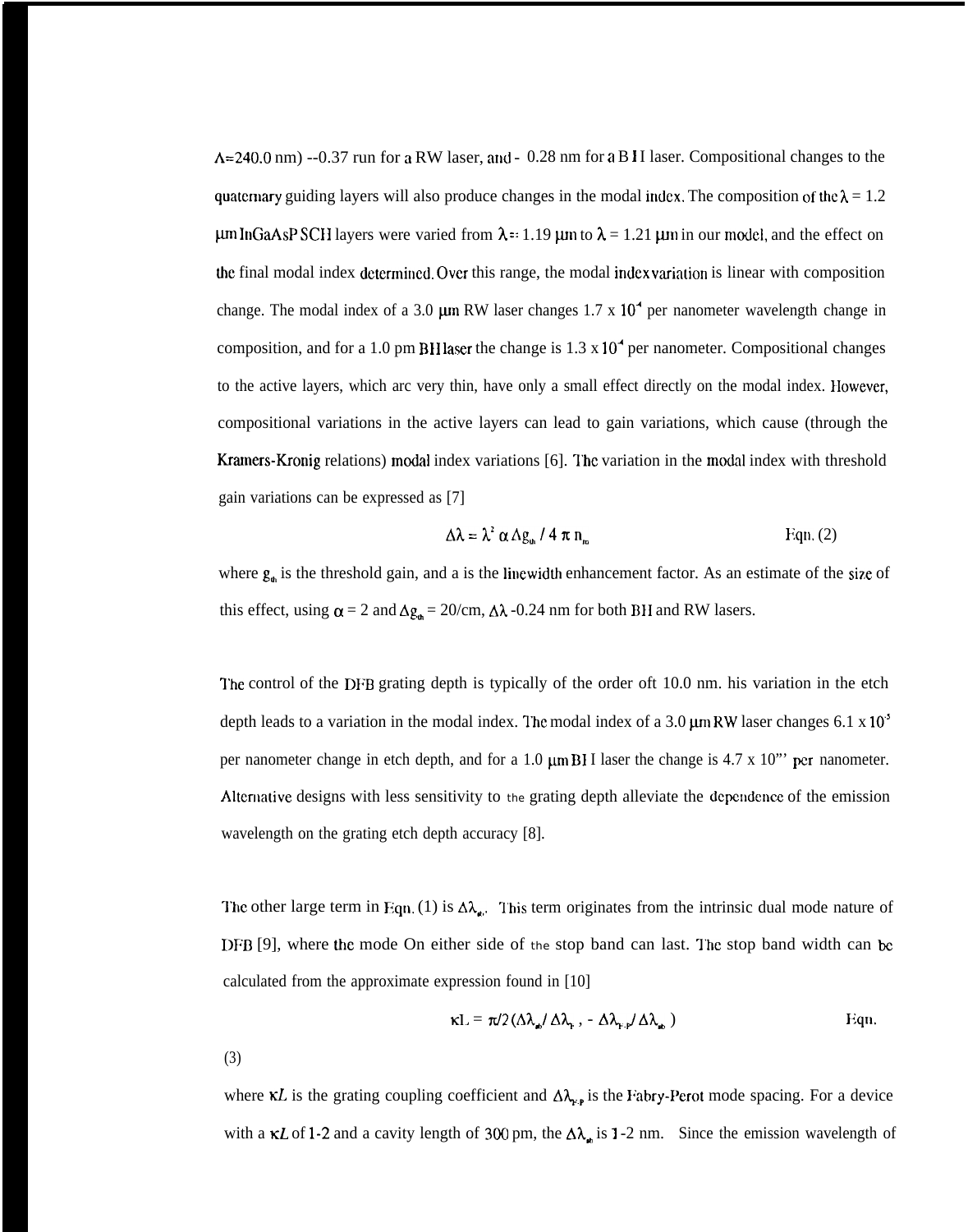the DFB laser must be controlled to  $-O.2$  nm to tit in pre-assigned channel allocations in a WDM system, this uncertainty in the emission wavelength is not tolerable. A method must be used to deterministically set the Bragg mode that lases. A significant amount of research has successfully pursued the use of either phase-shifted [3] or complex-coupled devices [11] to precise] y set the lining mode. Both types of devices remove the dual mode degeneracy found in standard DFBs and have only a single IWB mode to lase in.

*conclusions:* Many factors affect the modal index, and thus the emission wavelength, of semiconductor liners. Both RW and BH lasers are affected by a number of processing and growth related variations. Phase-shifted or complex-coupled gratings canbell and to avoid the wavelength uncertainty found in dual mode DFB lasers; and a separate grating layer (away from the active region) can solve the grating etch difficulty. The other processing and growth related parameters arc unavoidable; however, through careful optimization-of device fabrication, the effect of these other parameters can be minimized. While the variations discussed can cause significant wavelength shifts across a wafer and from wafer-to-wafer, over the small area occupied by a single array the variations should be smaller, allowing for a reasonable yield. Table I shows that all the effects can cause wavelength variations  $> 0.2$  nm. <sup>I</sup> Iowever, over the small wafer area occupied by a single array, the device-to-device variation should be small; from one array 10 another, it may be significant, requiring temperature tuning to bring one laser array output into alignment with another. As the width variation in the waveguidcs is seen to be the largest source of variation in the emission wavelength, the reduced dependence on the width found in ridge waveguide devices makes a strong case for their use in WI )M I)I:B laser arrays.

l'he research dcscribcd in this paper was performed by the Center for Space Microelectronics Technology, Jet Propulsion Laboratory, California Institute of Technology, and was sponsored by Ballistic Missile Defense organization / Innovative Science and '1'ethnology Office (BMDO/IST), through an agreement with the National Aeronautics and Space Administration.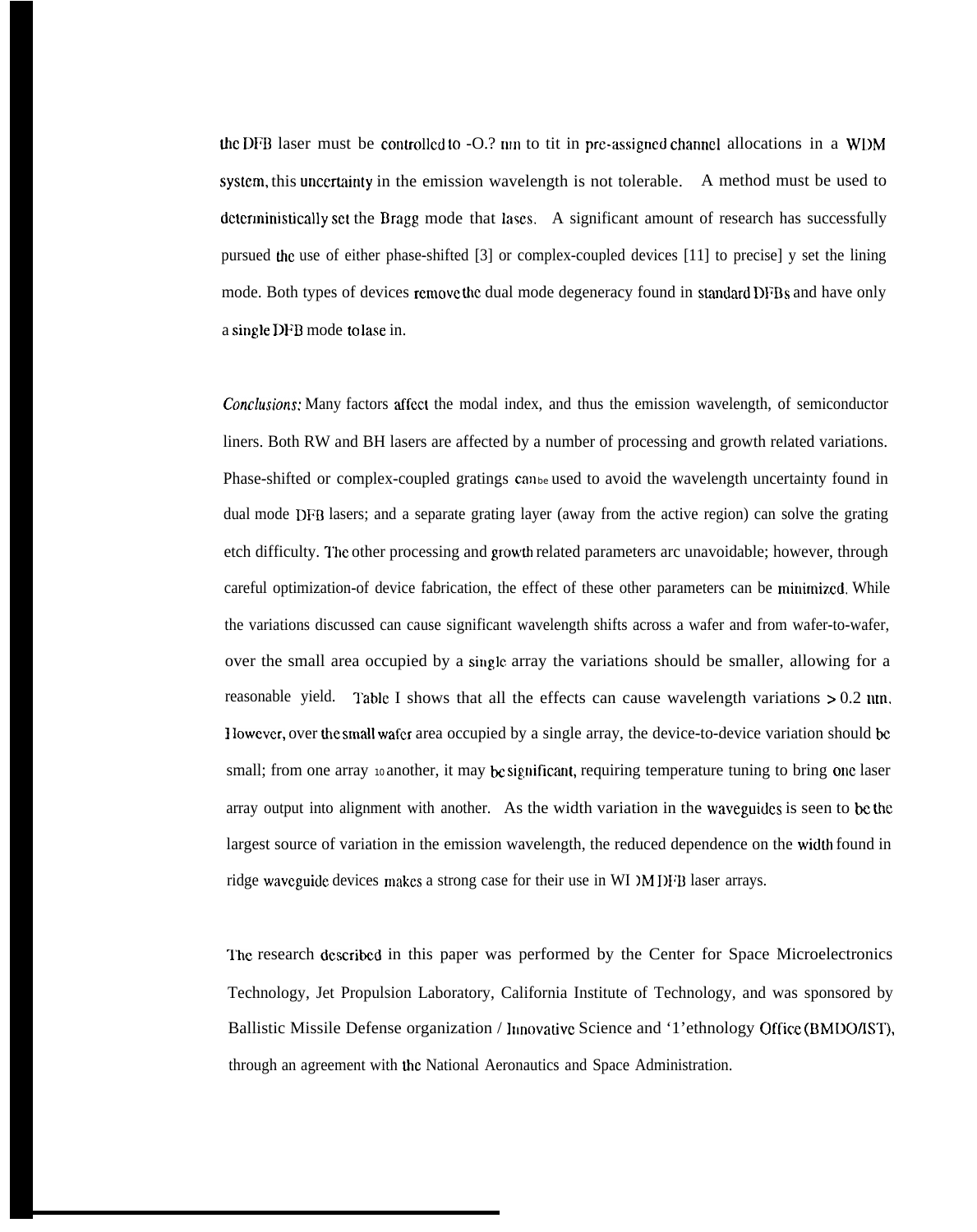## References:

'I'. I., Koch and U. Koren, "Photonic Integrated Circuits," AT&T Technical Journal.  $\left(1\right)$ January/February 1992, 63-74.

[2] W. Young, "WDM Laser Array Packaging: Electrical and Optical Issues," Lasers and Electro-Optics Society (LEOS) conference, Oct. 95, OPMR4.1.

[3] M.G. Young, T.L. Koch, U. Koren, D.M. Tennant, B.I. Miller, M. Chien and K. Feder, "Wavelength Uniformity in  $\lambda$ /4 shifted DFB laser array WDM transmitters," Electron. Lett., 31, no. 20, 1995, 1750-1752.

[4] '1'. Koch, "Laser Sources for Wavelength Division Multiplexing, " Conference on Optical Fiber Communication (OFC), Feb. 95, WF.

[5] GalnAsP Alloy Semiconductors, ed. by T.P. Pearsall, John Wiley & Sons, 1td., 1982, 362.

[6] C. II. Henry, 'Theory of the Linewidth of Semiconductor Lasers," IEEE J, of Quant. Electron., 18, no. 2, 1982, 259-264.

[7] Y. Kotaki and H. Ishikawa, "Wavelength Tunable DFB and DBR Lasers for Coherent Optical Fibre Communications," IEE Proceedings - J.138, no. 2, 1991, 171-177.

[8] A. Takemoto, Y. Ohkura, Y. Kawama, Y. Nakajima, T. Kimura, N. Yoshida, S. Kakimoto and W. Susaki, "1.3 μm Distributed Feedback Laser Diode with a Grating Accurately Controlled by a Ncw Fabrication Technique," IEEE J. of Lightwave Tech., 7, no. 12, 1989,2072-2077.

[9] 1 I. Kogelnik and C.V. Shank, "Coupled Wave Theory of Distributed Feedback Lasers," J. Appl. Phys., 43, 1972, 2327-2335,

[10] 1, 1, 1.1. Ketelsen, 1. Hoshino and D.A. Ackerman, "Experimental and Theoretical Evaluation of the CW Suppression of TE Side Modes in Conventional 1.55 mm InP-InGaAsP Distributed Feedback Lasers," IEEE J. of Quant. Electron., 27, no. 4, 1991, 965-975.

[11] G. I'. Li, T. Makino, R. Moore and N. Puetz, "1.55 µm Index/Gain Coupled DI B Lasers with Strained Layer Multiquantum - Well Active Grating," Electron. Lett., 28, no. 18, 1992, 1726-1727.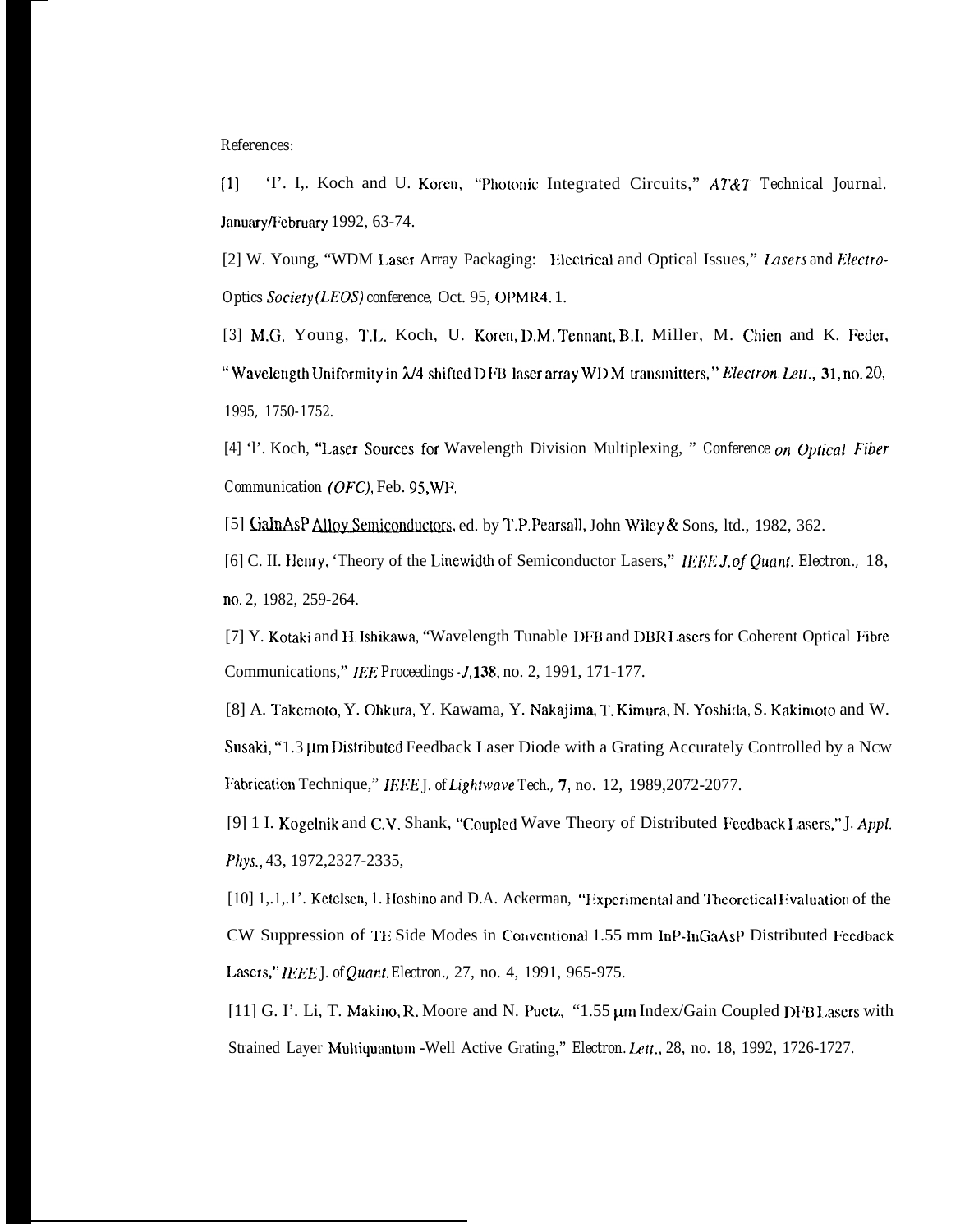Table I Effect of process variations on the final emission wavelength of 1.0  $\mu$ m BH and 3.0 pm RW lasers, using  $\Delta \lambda = 2 A n_m A$  and  $A = 240.0$  nm.

 $\bullet$ 

 $\pmb{\delta} = 1$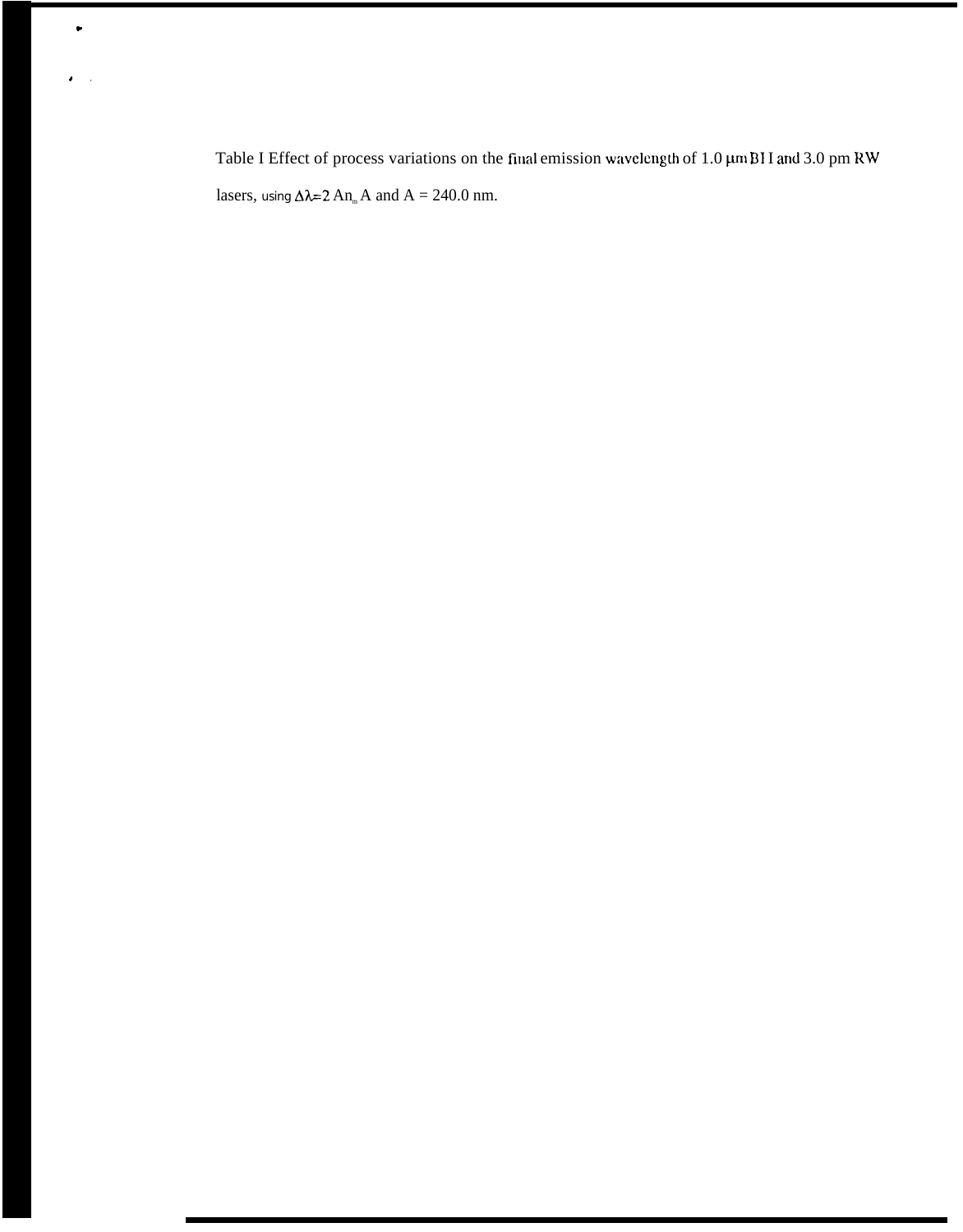| Effect                   | Typical                    | Modal index effect<br>$(x 10^4)$ |                        | wavelength effect<br>(rim) |       |
|--------------------------|----------------------------|----------------------------------|------------------------|----------------------------|-------|
|                          | variation                  |                                  |                        |                            |       |
|                          |                            | BH                               | $\mathbf{R}\mathbf{W}$ | BH                         | RW    |
| dW                       | $\pm 0.1 \,\mathrm{\mu m}$ | 27.6                             | 1.6                    | 1.3                        | 0.1   |
| dt                       | $±1\%$                     | 5.7                              | 7.7                    | 0.27                       | 0.37  |
| dP                       | $\pm$ 5 nm                 | 6.5                              | 8.5                    | 0.31                       | 0.41  |
| dg                       | $\pm 20$ /cm               |                                  |                        | 0.24                       | 0.24  |
| $\mathbf{dB}$            | $\pm 10$ nm                | $4.\overline{7}$                 | 6.1                    | 0.23                       | 0.29  |
| $\Delta\lambda_{\rm at}$ |                            |                                  |                        | $1 - 2$                    | $1-2$ |